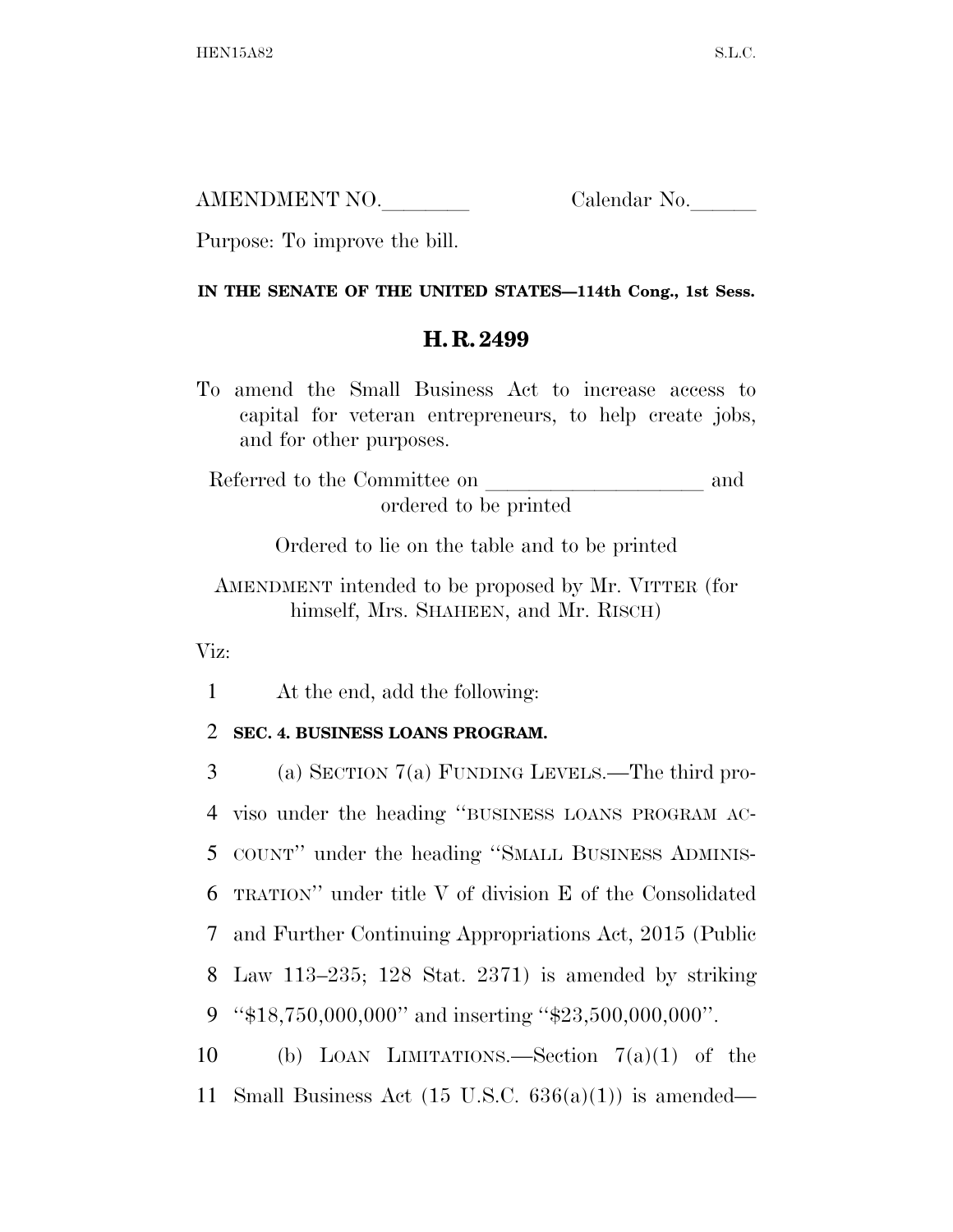| $\mathbf{1}$   | $(1)$ in subparagraph $(A)$ —                      |
|----------------|----------------------------------------------------|
| $\overline{2}$ | (A) by striking "No financial assistance"          |
| 3              | and inserting the following:                       |
| $\overline{4}$ | "(i) IN GENERAL.—No financial as-                  |
| 5              | sistance"; and                                     |
| 6              | (B) by adding at the end the following:            |
| 7              | "(ii) LIQUIDITY.—On and after Octo-                |
| 8              | ber 1, 2015, the Administrator may not             |
| 9              | guarantee a loan under this subsection if          |
| 10             | the lender determines that the borrower is         |
| 11             | unable to obtain credit elsewhere solely be-       |
| 12             | cause the liquidity of the lender depends          |
| 13             | upon the guaranteed portion of the loan            |
| 14             | being sold on the secondary market."; and          |
| 15             | $(2)$ by adding at the end the following:          |
| 16             | "(C) LENDING LIMITS OF LENDERS. $-$ On             |
| 17             | and after October 1, 2015, the Administrator       |
| 18             | may not guarantee a loan under this subsection     |
| 19             | if the sole purpose for requesting the guarantee   |
| 20             | is to allow the lender to exceed the legal lending |
| 21             | limit of the lender.".                             |
| 22             | (c) REPORTING.—                                    |
| 23             | (1) DEFINITIONS.—In this subsection—               |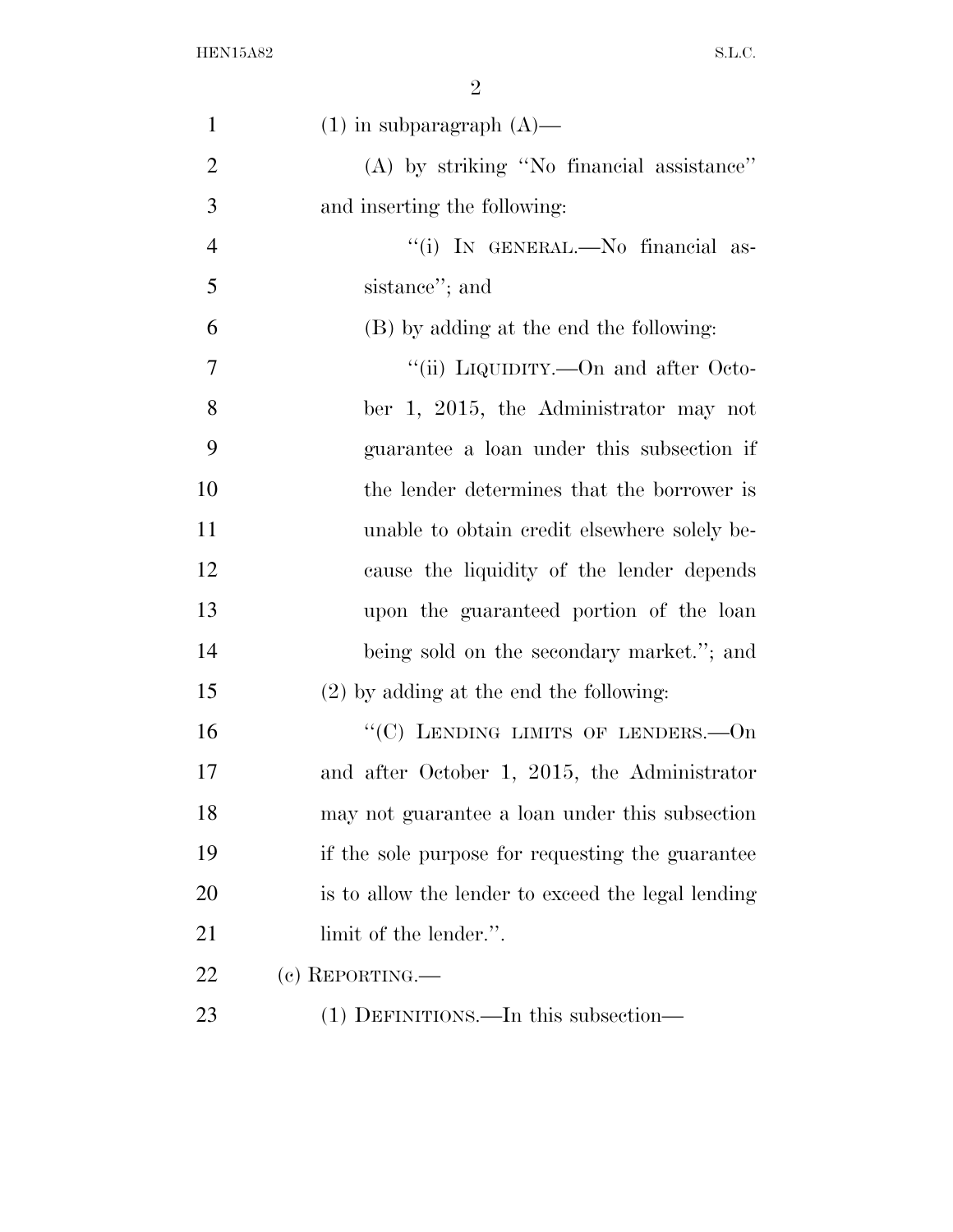| $\mathbf{1}$   | $(A)$ the term "Administrator" means the              |
|----------------|-------------------------------------------------------|
| $\overline{2}$ | Administrator of the Small Business Adminis-          |
| 3              | tration;                                              |
| $\overline{4}$ | (B) the term "business loan" means a loan             |
| 5              | made or guaranteed under section $7(a)$ of the        |
| 6              | Small Business Act $(15 \text{ U.S.C. } 636(a));$     |
| $\overline{7}$ | (C) the term "cancellation" means that the            |
| 8              | Administrator approves a proposed business            |
| 9              | loan, but the prospective borrower determines         |
| 10             | not to take the business loan; and                    |
| 11             | (D) the term "net dollar amount of busi-              |
| 12             | ness loans" means the difference between the          |
| 13             | total dollar amount of business loans and the         |
| 14             | total dollar amount of cancellations.                 |
| 15             | (2) REQUIREMENT.—During the 3-year period             |
| 16             | beginning on the date of enactment of this Act, the   |
| 17             | Administrator shall submit to Committee on Small      |
| 18             | Business and Entrepreneurship and the Committee       |
| 19             | on Appropriations of the Senate and the Committee     |
| 20             | on Small Business and the Committee on Appropria-     |
| 21             | tions of the House of Representatives a quarterly re- |
| 22             | port regarding the loan programs carried out under    |
| 23             | section $7(a)$ of the Small Business Act (15 U.S.C.   |
| 24             | $636(a)$ , which shall include—                       |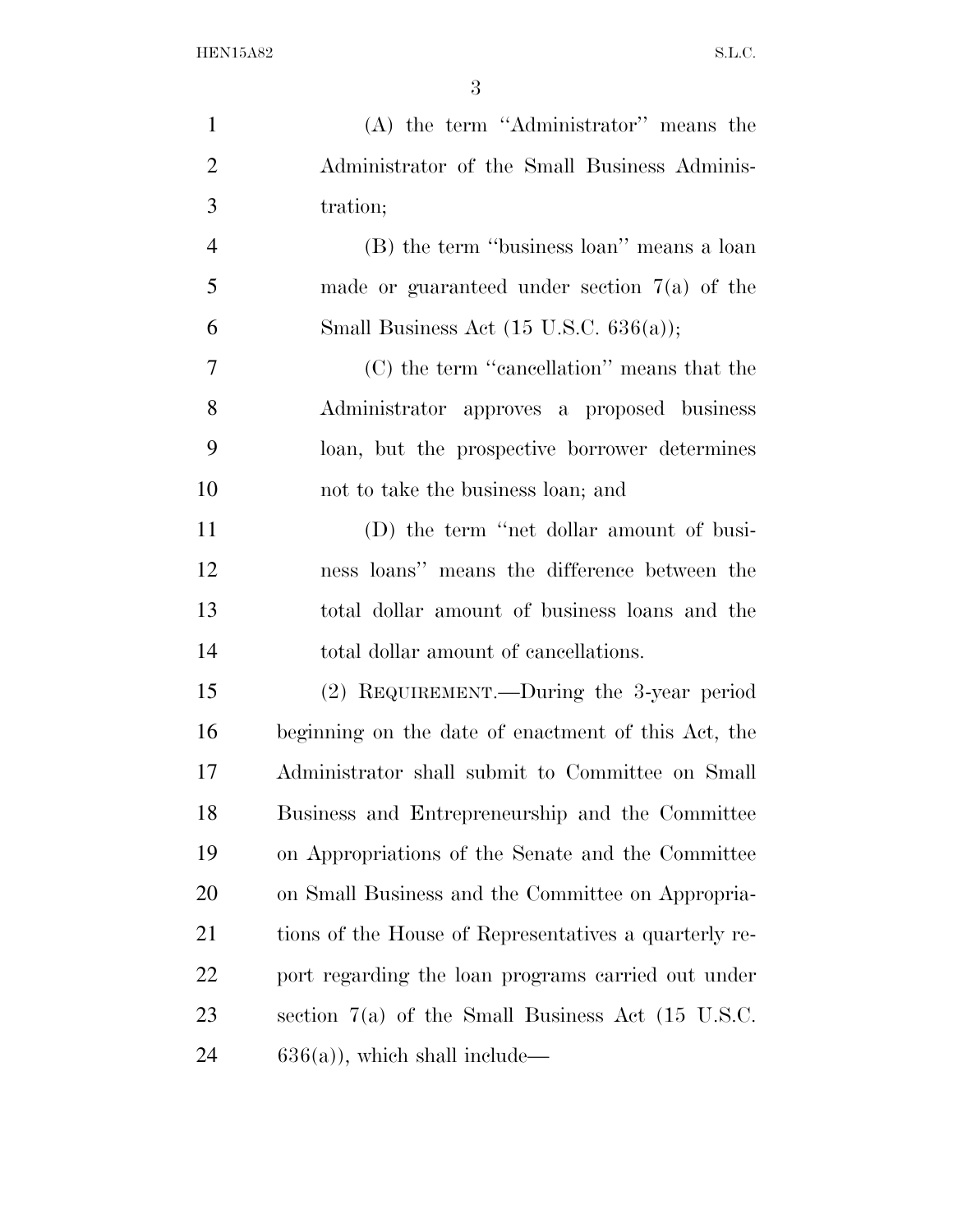| $\mathbf{1}$   | $(A)$ for the fiscal year during which the re-  |
|----------------|-------------------------------------------------|
| $\overline{2}$ | port is submitted and the 3 fiscal years before |
| 3              | such fiscal year—                               |
| $\overline{4}$ | (i) the weekly total dollar amount of           |
| 5              | business loans;                                 |
| 6              | (ii) the weekly total dollar amount of          |
| $\overline{7}$ | cancellations;                                  |
| 8              | (iii) the weekly net dollar amount of           |
| 9              | business loans—                                 |
| 10             | (I) for all business loans; and                 |
| 11             | (II) for each category of loan                  |
| 12             | amount described in clause (i), (ii), or        |
| 13             | (iii) of section $7(a)(18)$ of the Small        |
| 14             | Business Act $(15 \text{ U.S.C. } 636(a)(18));$ |
| 15             | (B) for the fiscal year during which the re-    |
| 16             | port is submitted—                              |
| 17             | (i) the amount of remaining authority           |
| 18             | for business loans, in dollar amount and as     |
| 19             | a percentage; and                               |
| 20             | (ii) estimates of the date on which the         |
| 21             | net dollar amount of business loans will        |
| 22             | reach the maximum for such business             |
| 23             | loans based on daily net lending volume         |
| 24             | and extrapolations based on year to date        |